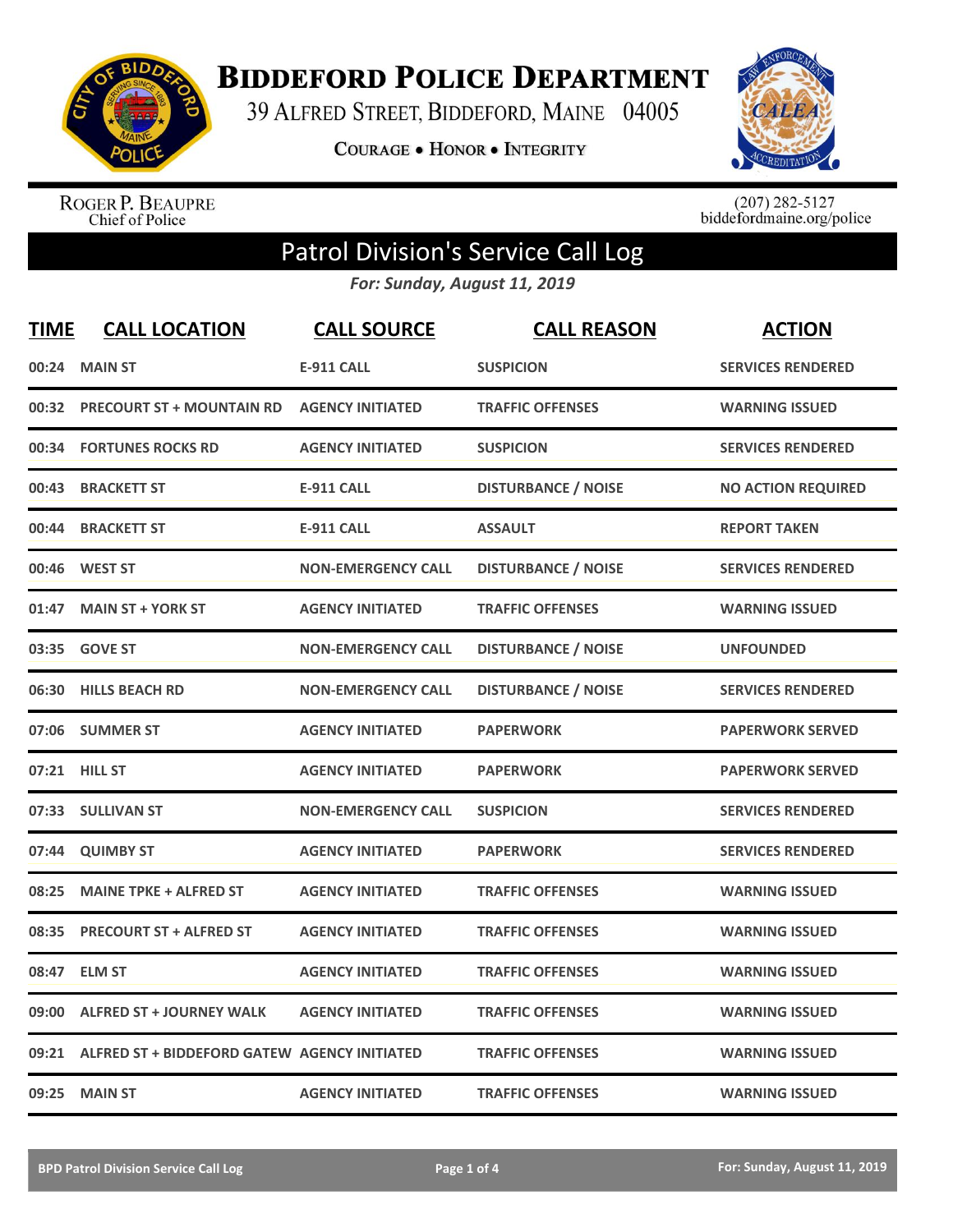| <b>TIME</b> | <b>CALL LOCATION</b>                               | <b>CALL SOURCE</b>        | <b>CALL REASON</b>            | <b>ACTION</b>                |
|-------------|----------------------------------------------------|---------------------------|-------------------------------|------------------------------|
|             | 09:31 ALFRED ST + BIDDEFORD GATEW AGENCY INITIATED |                           | <b>TRAFFIC OFFENSES</b>       | <b>VSAC ISSUED</b>           |
|             | 09:38 ALFRED ST                                    | <b>NON-EMERGENCY CALL</b> | <b>COURT ORDERED CHECK IN</b> | <b>SERVICES RENDERED</b>     |
|             | 09:42 WESTERN AVE                                  | <b>WALK-IN AT STATION</b> | <b>CIVIL COMPLAINT</b>        | <b>SERVICES RENDERED</b>     |
| 10:00       | <b>PRECOURT ST + BAKERS WAY</b>                    | <b>AGENCY INITIATED</b>   | <b>TRAFFIC OFFENSES</b>       | <b>VSAC ISSUED</b>           |
|             | 10:24 ELM ST                                       | <b>AGENCY INITIATED</b>   | <b>TRAFFIC OFFENSES</b>       | <b>VSAC ISSUED</b>           |
|             | 10:42 ALFRED ST                                    | <b>NON-EMERGENCY CALL</b> | <b>ARTICLES LOST/FOUND</b>    | <b>SERVICES RENDERED</b>     |
|             | 11:00 BOULDER WAY                                  | <b>NON-EMERGENCY CALL</b> | <b>SUSPICION</b>              | <b>SERVICES RENDERED</b>     |
|             | 11:18 ALFRED ST                                    | <b>WALK-IN AT STATION</b> | <b>DOMESTIC COMPLAINTS</b>    | <b>TRANSPORT TO HOSPITAL</b> |
|             | 11:33 ELM ST                                       | <b>AGENCY INITIATED</b>   | <b>TRAFFIC OFFENSES</b>       | <b>WARNING ISSUED</b>        |
|             | 11:34 ALFRED ST                                    | <b>WALK-IN AT STATION</b> | <b>ESCORTS / RELAYS</b>       | <b>TRANSPORT TO HOSPITAL</b> |
|             | 11:40 PRECOURT ST + BAKERS WAY                     | <b>AGENCY INITIATED</b>   | <b>TRAFFIC OFFENSES</b>       | <b>WARNING ISSUED</b>        |
|             | 11:51 ELM ST                                       | <b>AGENCY INITIATED</b>   | <b>TRAFFIC OFFENSES</b>       | <b>WARNING ISSUED</b>        |
|             | 11:56 LINCOLN ST                                   | <b>E-911 CALL</b>         | 911 MISUSE                    | <b>NO ACTION REQUIRED</b>    |
|             | 12:10 PRECOURT ST + MORIN ST                       | <b>AGENCY INITIATED</b>   | <b>TRAFFIC OFFENSES</b>       | <b>VSAC ISSUED</b>           |
|             | 12:16 YATES ST                                     | <b>E-911 CALL</b>         | 911 MISUSE                    | <b>SERVICES RENDERED</b>     |
|             | <b>12:28 MAIN ST</b>                               | <b>WALK-IN AT STATION</b> | <b>CRIMINAL MISCHIEF</b>      | <b>SERVICES RENDERED</b>     |
|             | 12:39 HILL ST                                      | <b>AGENCY INITIATED</b>   | <b>TRAFFIC OFFENSES</b>       | <b>WARNING ISSUED</b>        |
|             | 12:45 HILLS BEACH RD                               | <b>NON-EMERGENCY CALL</b> | <b>HARASSMENT</b>             | <b>SERVICES RENDERED</b>     |
|             | <b>12:54 HILL ST</b>                               | <b>AGENCY INITIATED</b>   | <b>TRAFFIC OFFENSES</b>       | <b>WARNING ISSUED</b>        |
|             | 13:01 HILL ST + TIGER WAY                          | <b>AGENCY INITIATED</b>   | <b>TRAFFIC OFFENSES</b>       | <b>WARNING ISSUED</b>        |
|             | 13:09 ELM ST                                       | <b>AGENCY INITIATED</b>   | <b>TRAFFIC OFFENSES</b>       | <b>WARNING ISSUED</b>        |
|             | 13:11 PROSPECT ST                                  | <b>WALK-IN AT STATION</b> | <b>SUSPICION</b>              | <b>SERVICES RENDERED</b>     |
|             | 13:14 BOULDER WAY                                  | <b>WALK-IN AT STATION</b> | <b>ANIMAL COMPLAINT</b>       | <b>SERVICES RENDERED</b>     |
|             | 13:14 BOULDER WAY                                  | <b>WALK-IN AT STATION</b> | <b>SUSPICION</b>              | <b>SERVICES RENDERED</b>     |
|             | 13:29 ELM ST                                       | <b>AGENCY INITIATED</b>   | <b>TRAFFIC OFFENSES</b>       | <b>VSAC ISSUED</b>           |
| 13:46       | <b>BRIDGE RD</b>                                   | <b>AGENCY INITIATED</b>   | <b>SUSPICION</b>              | <b>SERVICES RENDERED</b>     |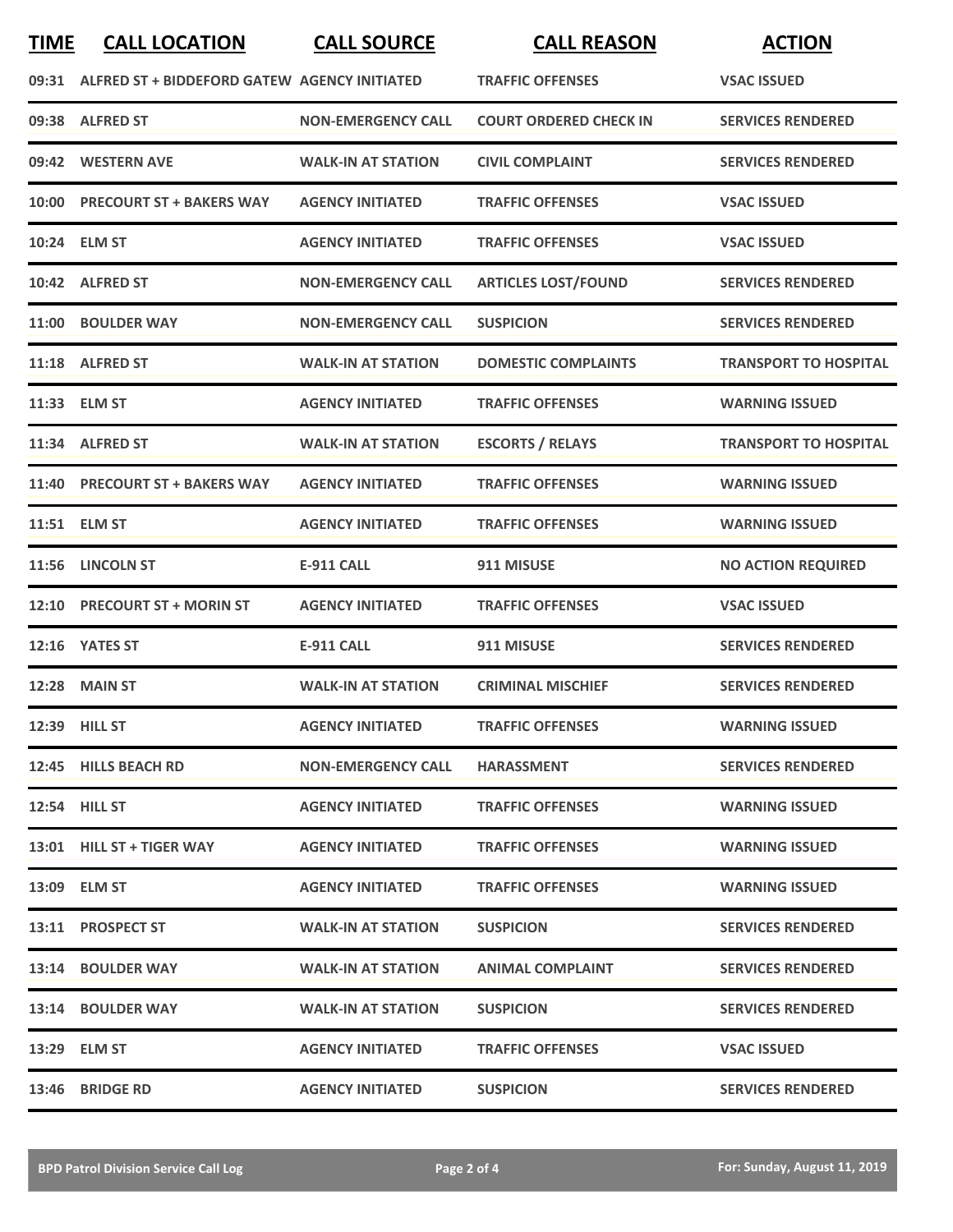| <b>TIME</b> | <b>CALL LOCATION</b>           | <b>CALL SOURCE</b>                  | <b>CALL REASON</b>            | <b>ACTION</b>                |
|-------------|--------------------------------|-------------------------------------|-------------------------------|------------------------------|
|             | 13:51 MAY ST                   | <b>AGENCY INITIATED</b>             | <b>TRAFFIC OFFENSES</b>       | <b>WARNING ISSUED</b>        |
|             | 13:54 ALFRED ST                | <b>WALK-IN AT STATION</b>           | <b>COURT ORDERED CHECK IN</b> | <b>SERVICES RENDERED</b>     |
|             | 14:05 ELM ST + GRAYSON ST      | <b>AGENCY INITIATED</b>             | <b>TRAFFIC OFFENSES</b>       | <b>VSAC ISSUED</b>           |
|             | <b>15:10 FORTUNES ROCKS RD</b> | <b>E-911 CALL</b>                   | 911 MISUSE                    | <b>SERVICES RENDERED</b>     |
|             | 15:39 SOUTH ST                 | <b>NON-EMERGENCY CALL</b>           | <b>ASSAULT</b>                | <b>REPORT TAKEN</b>          |
|             | 15:42 MAIN ST                  | <b>OTHER</b>                        | <b>ARTICLES LOST/FOUND</b>    | <b>SERVICES RENDERED</b>     |
|             | 16:12 ALFRED ST                | <b>NON-EMERGENCY CALL</b>           | <b>COURT ORDERED CHECK IN</b> | <b>SERVICES RENDERED</b>     |
|             | 16:13 ELM ST                   | <b>AGENCY INITIATED</b>             | <b>TRAFFIC OFFENSES</b>       | <b>WARNING ISSUED</b>        |
|             | 16:25 ALFRED ST                | <b>AGENCY INITIATED</b>             | <b>PAPERWORK</b>              | <b>NEGATIVE CONTACT</b>      |
|             | 16:27 ELM ST                   | <b>AGENCY INITIATED</b>             | <b>TRAFFIC OFFENSES</b>       | <b>VSAC ISSUED</b>           |
|             | 16:31 ALFRED ST                | <b>AGENCY INITIATED</b>             | <b>PAPERWORK</b>              | <b>NEGATIVE CONTACT</b>      |
|             | <b>16:38 MAIN ST</b>           | <b>NON-EMERGENCY CALL</b>           | <b>SUSPICION</b>              | <b>SERVICES RENDERED</b>     |
|             | <b>17:18 FORTUNES ROCKS RD</b> | <b>E-911 CALL</b>                   | <b>JUVENILE OFFENSES</b>      | <b>SERVICES RENDERED</b>     |
|             | 17:19 ALFRED ST                | <b>E-911 CALL</b>                   | 911 MISUSE                    | <b>NO ACTION REQUIRED</b>    |
|             | 17:54 ALFRED ST                | <b>E-911 CALL</b>                   | 911 MISUSE                    | <b>REFERRED OTHER AGENCY</b> |
|             | 18:14 POOL ST                  | <b>NON-EMERGENCY CALL</b>           | <b>ALL OTHER</b>              | <b>SERVICES RENDERED</b>     |
|             | 18:28 LAFAYETTE ST             | NON-EMERGENCY CALL ANIMAL COMPLAINT |                               | <b>SERVICES RENDERED</b>     |
|             | 18:37 PIKE ST                  | E-911 CALL                          | <b>ALL OTHER</b>              | <b>CIVIL COMPLAINT</b>       |
|             | <b>18:59 GERTRUDE AVE</b>      | <b>NON-EMERGENCY CALL</b>           | <b>ANIMAL COMPLAINT</b>       | <b>NO ACTION REQUIRED</b>    |
|             | 19:07 BOULDER WAY              | <b>NON-EMERGENCY CALL</b>           | <b>CHECK WELFARE</b>          | <b>REFERRED OTHER AGENCY</b> |
|             | 19:13 ADAMS ST                 | <b>AGENCY INITIATED</b>             | <b>FIGHTS</b>                 | <b>UNFOUNDED</b>             |
|             | 19:42 DEARBORN AVE             | E-911 CALL                          | <b>CHECK WELFARE</b>          | <b>SERVICES RENDERED</b>     |
|             | 20:01 ALFRED ST                | <b>NON-EMERGENCY CALL</b>           | <b>THEFT</b>                  | <b>NEGATIVE CONTACT</b>      |
|             | 20:36 SKY OAKS DR              | <b>WALK-IN AT STATION</b>           | <b>MISSING PERSON</b>         | <b>REPORT TAKEN</b>          |
|             | 20:41 POOL ST + MARIAL AVE     | <b>AGENCY INITIATED</b>             | <b>TRAFFIC OFFENSES</b>       | <b>WARNING ISSUED</b>        |
|             | 21:02 ALFRED ST + ARENA DR     | <b>AGENCY INITIATED</b>             | <b>TRAFFIC OFFENSES</b>       | <b>VSAC ISSUED</b>           |